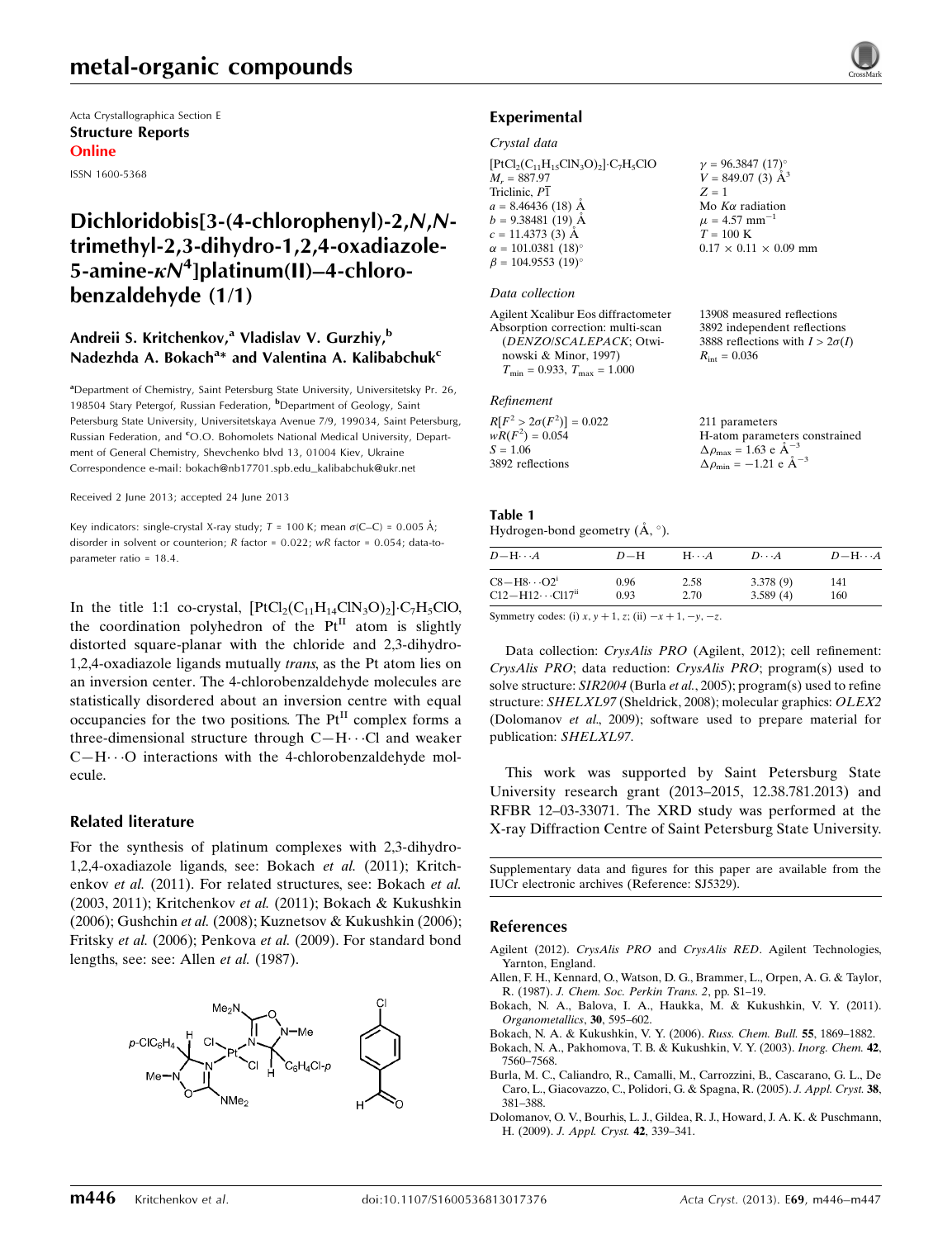- Fritsky, I. O., Kozłowski, H., Kanderal, O. M., Haukka, M., Świątek-[Kozłowska, J., Gumienna-Kontecka, E. & Meyer, F. \(2006\).](https://scripts.iucr.org/cgi-bin/cr.cgi?rm=pdfbb&cnor=sj5329&bbid=BB9) Chem. Commun. [pp. 4125–4127.](https://scripts.iucr.org/cgi-bin/cr.cgi?rm=pdfbb&cnor=sj5329&bbid=BB9)
- [Gushchin, P. V., Tyan, M. R., Bokach, N. A., Revenco, V. D., Haukka, M.,](https://scripts.iucr.org/cgi-bin/cr.cgi?rm=pdfbb&cnor=sj5329&bbid=BB9) [Wang, M. J., Lai, C. H. & Kukushkin, V. Y. \(2008\).](https://scripts.iucr.org/cgi-bin/cr.cgi?rm=pdfbb&cnor=sj5329&bbid=BB9) Inorg. Chem. 47, 11487– [11500.](https://scripts.iucr.org/cgi-bin/cr.cgi?rm=pdfbb&cnor=sj5329&bbid=BB9)
- [Kritchenkov, A. S., Bokach, N. A., Haukka, M. & Kukushkin, V. Y. \(2011\).](https://scripts.iucr.org/cgi-bin/cr.cgi?rm=pdfbb&cnor=sj5329&bbid=BB10) [Dalton Trans.](https://scripts.iucr.org/cgi-bin/cr.cgi?rm=pdfbb&cnor=sj5329&bbid=BB10) 40, 4175–4182.
- [Kuznetsov, M. L. & Kukushkin, V. Y. \(2006\).](https://scripts.iucr.org/cgi-bin/cr.cgi?rm=pdfbb&cnor=sj5329&bbid=BB11) *J. Org. Chem.* **71**, 582–592.
- [Otwinowski, Z. & Minor, W. \(1997\).](https://scripts.iucr.org/cgi-bin/cr.cgi?rm=pdfbb&cnor=sj5329&bbid=BB12) Methods in Enzymology, Vol. 276, Macromolecular Crystallography[, Part A, edited by C. W. Carter & R. M.](https://scripts.iucr.org/cgi-bin/cr.cgi?rm=pdfbb&cnor=sj5329&bbid=BB12) [Sweet, pp. 307–326. New York: Academic Press.](https://scripts.iucr.org/cgi-bin/cr.cgi?rm=pdfbb&cnor=sj5329&bbid=BB12)
- Penkova, L. V., Maciąg, A., Rybak-Akimova, E. V., Haukka, M., Pavlenko, [V. A., Iskenderov, T. S., Kozłowski, H., Meyer, F. & Fritsky, I. O. \(2009\).](https://scripts.iucr.org/cgi-bin/cr.cgi?rm=pdfbb&cnor=sj5329&bbid=BB13) [Inorg. Chem.](https://scripts.iucr.org/cgi-bin/cr.cgi?rm=pdfbb&cnor=sj5329&bbid=BB13) 48, 6960–6971.
- [Sheldrick, G. M. \(2008\).](https://scripts.iucr.org/cgi-bin/cr.cgi?rm=pdfbb&cnor=sj5329&bbid=BB14) Acta Cryst. A64, 112–122.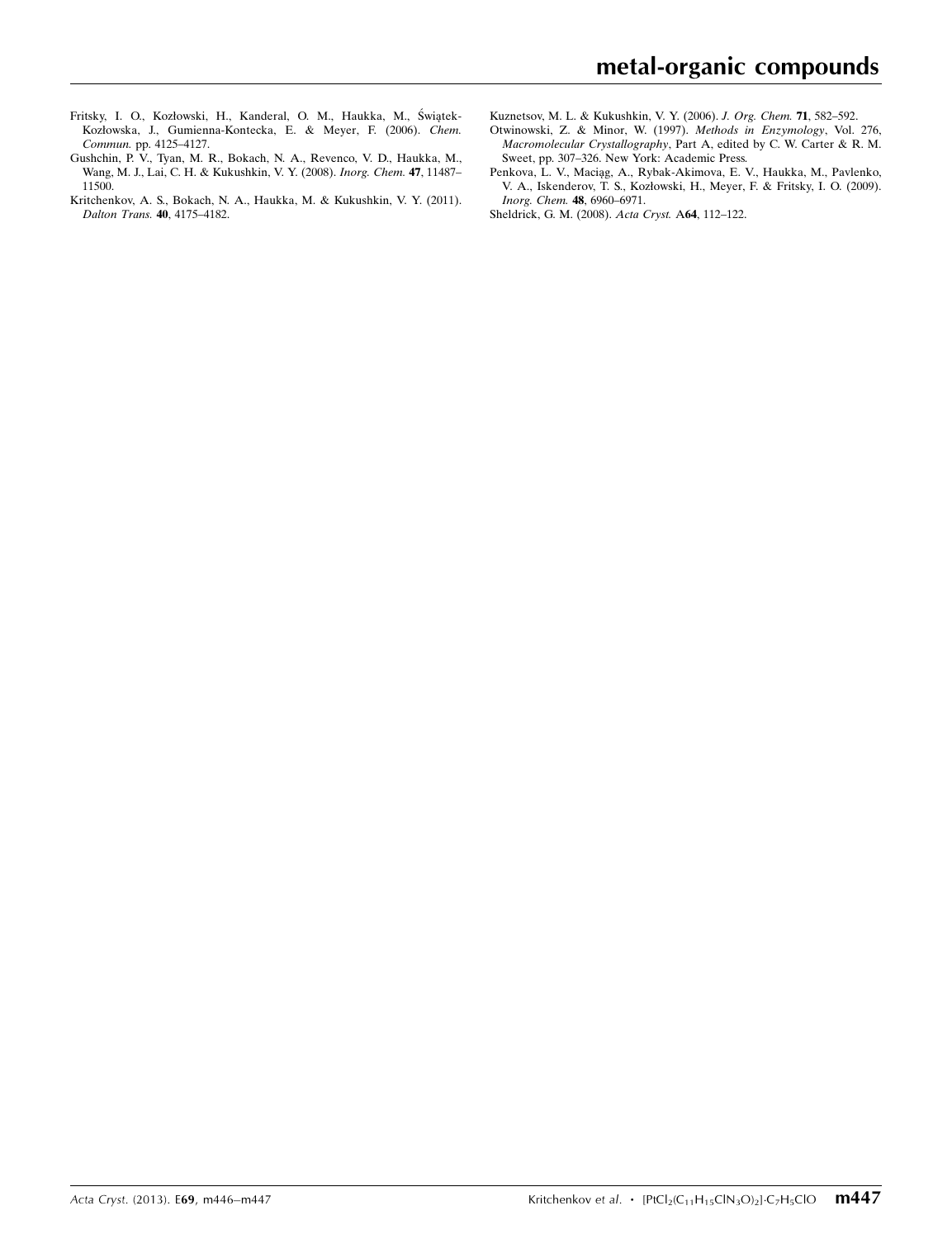# **supporting information**

*Acta Cryst.* (2013). E**69**, m446–m447 [doi:10.1107/S1600536813017376]

# **Dichloridobis[3-(4-chlorophenyl)-2,***N***,***N***-trimethyl-2,3-dihydro-1,2,4-oxadiazole-5-amine-***κN***<sup>4</sup> ]platinum(II)–4-chlorobenzaldehyde (1/1)**

# **Andreii S. Kritchenkov, Vladislav V. Gurzhiy, Nadezhda A. Bokach and Valentina A. Kalibabchuk**

## **S1. Comment**

In the past decade, a great attention has been paid to metal-mediated cycloaddition (CA) of various dipoles to nitriles. Indeed, the activation of nitrile substrates by a metal center often results in promotion of CAs, which are not feasible in the so-called pure organic chemistry. In addition, metal-mediated CA represents an efficient route to free and/or coordinated heterocycles that could be either difficult to obtain or even inaccessible *via* metal-free protocols (Bokach *et al.*, 2011; Bokach & Kukushkin, 2006). Furthermore, an interest in platinum complexes with 2,3-dihydro-1,2,4-oxadiazole as a ligand is caused by their potential applications in medicine.

While 2,3-dihydro-1,2,4-oxadiazoles are known, examples of 5-dialkylamino-2,3-dihydro-1,2,4-oxadiazoles and, in particular, their metal complexes are still rare. Therefore, the synthesis of new complexes with 5-dialkylamino-2,3-dihydro-1,2,4-oxadiazole ligands and studies of their properties represent important tasks. As an amplification of our investigations of metal-mediated CA (Bokach *et al.*, 2011; Kuznetsov & Kukushkin, 2006) and the reactivity of metalbound dialkylcyanamides (Kritchenkov *et al.*, 2011; Bokach *et al.*, 2003; Gushchin *et al.*, 2008), we have synthesized and characterized the title co-crystal and report its molecular and crystal structure here.

In **1**, the complex molecule contains one crystallographically independent Pt atom that lies on an inversion center and is coordinated by two equivalent Cl anions and two N atoms (Fig. 1) of the heterocyclic ligands each of which are mutually *trans*. The Pt(1)–N(1) bond length is typical for (imine)Pt<sup>II</sup> species (Allen *et al.*, 1987). The N(4)–C(5) (1.301 (4) Å) distance is characteristic for the N=C double bond (Fritsky *et al.*, 2006; Penkova *et al.*, 2009), while the N(4)–C(3) and N(2)–C(3) (1.476 (4) and 1.474 (4), respectively) are specific for the N–C single bonds (Allen *et al.*, 1987). Both asymmetric C(3) atoms in the heterocyclic ligands exhibit the same configuration (*RR*/*SS*). The p-chlorobenzaldehyde molecules are statistically disordered about an inversion centre with equal occupancies for the two half-occupied positions.

The platinum complexes are arranged in layers parallel to the (001) plane (Fig. 2). The *p*-chlorobenzaldehyde molecules occupy sites in between the layers of platinum(II) complexes.

## **S2. Experimental**

The platinum complex was synthesized by a cycloaddition reaction between the complex trans- $[PtCl<sub>2</sub>(NCNMe<sub>2</sub>)<sub>2</sub>]$  and the nitrone p-ClC6H4C(H)=N(O)Me as described previously (Kritchenkov *et al.*, 2011). Crystals of 1 were obtained from the reaction mixture by slow evaporation of the solvent (dichloromethane) at room temperature; p-chlorobenzaldehyde was generated in the reaction mixture by hydration of the nitrone in the undried solvent.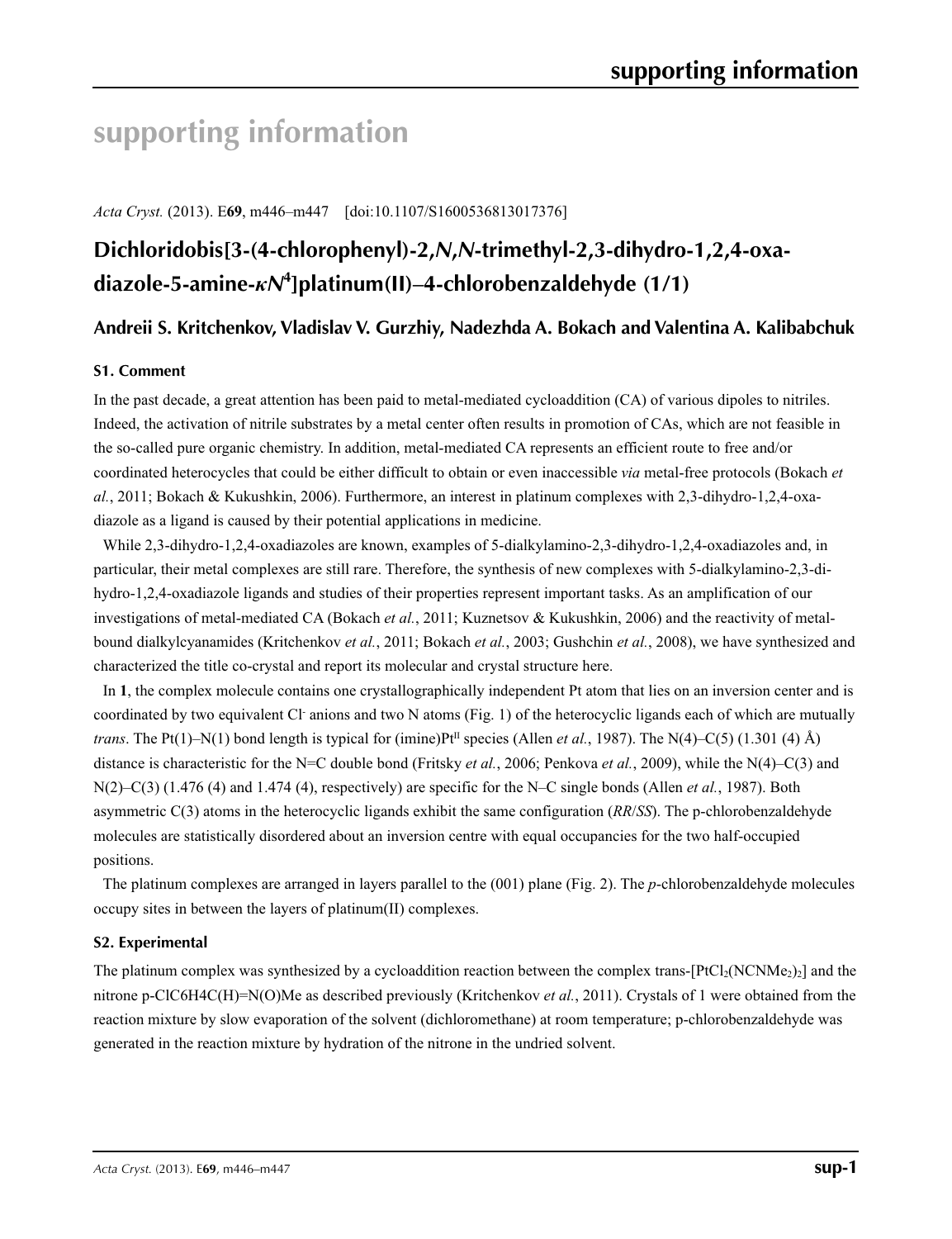# **S3. Refinement**

The carbon- and nitrogen-bound H atoms were placed in calculated positions and were included in the refinement in the riding model approximation, with  $U_{iso}(H)$  set to 1.5U<sub>eq</sub>(C) and C–H 0.96 Å for the methyl groups, 1.2U<sub>eq</sub>(C) and C–H 0.98 Å for the tertiary CH groups,  $1.2U_{eq}(C)$  and C–H 0.93 Å for the carbon atoms of the benzene rings and aldehyde group, and  $1.2U_{eq}(N)$  and N–H 0.91 Å for the tertiary NH groups.



# **Figure 1**

A view of the C22H30Cl4N6O2Pt complex in the structure of **1**. Thermal ellipsoids are drawn at the 50% probability level. Pt atoms are blue, chlorine, carbon, nitrogen, and oxygen atoms are green, grey, pale blue, and red, respectively. Primed atoms are related to unprimed atoms by the symmetry operation -x+1, -y+1 -z.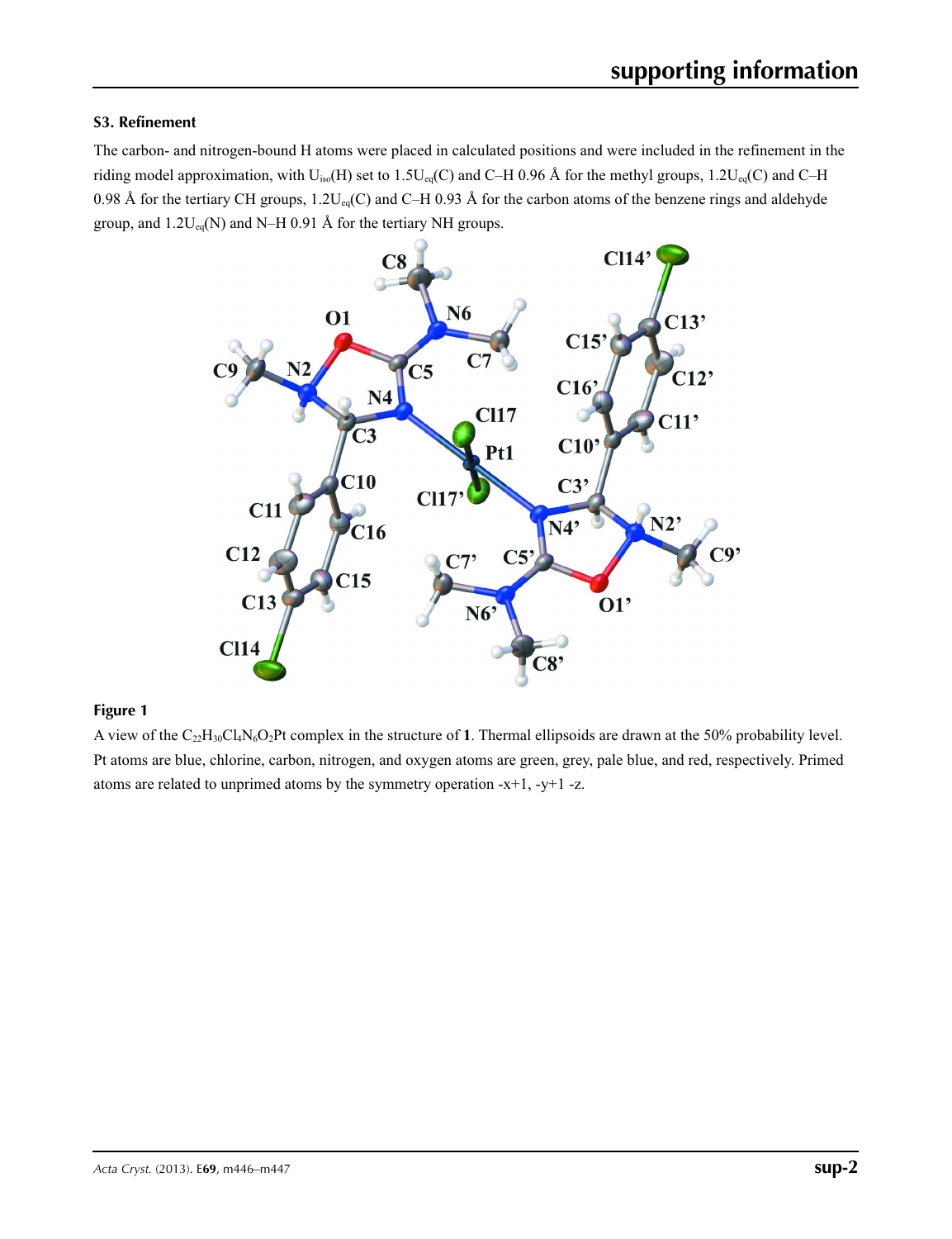

# **Figure 2**

Crystal structure of the  $C_{22}H_{30}Cl_4N_6O_2Pt.C_7H_5OCl$  associate, projection to the (010). Pt atoms are blue, chlorine, carbon,nitrogen, and oxygen atoms are green, grey, pale blue, and red, respectively.

# **Dichloridobis[3-(4-chlorophenyl)-2,***N***,***N***-trimethyl-2,3-dihydro-1,2,4-oxadiazole-5-amine-***κN***<sup>4</sup> ]platinum(II)–4 chlorobenzaldehyde (1/1)**

| Crystal data                          |                                        |
|---------------------------------------|----------------------------------------|
| $[PtCl2(C11H15ClN3O)2]\cdot C7H5ClO$  | $Z=1$                                  |
| $M_r = 887.97$                        | $F(000) = 438$                         |
| Triclinic, P1                         | $D_x = 1.737$ Mg m <sup>-3</sup>       |
| $a = 8.46436(18)$ Å                   | Mo Ka radiation, $\lambda = 0.71073$ Å |
| $b = 9.38481(19)$ Å                   | Cell parameters from 9801 reflections  |
| $c = 11.4373(3)$ Å                    | $\theta$ = 2.5–31.7°                   |
| $\alpha$ = 101.0381 (18) <sup>o</sup> | $\mu = 4.57$ mm <sup>-1</sup>          |
| $\beta$ = 104.9553 (19) <sup>o</sup>  | $T = 100 \text{ K}$                    |
| $\gamma = 96.3847 (17)$ °             | Prism, colourless                      |
| $V = 849.07(3)$ Å <sup>3</sup>        | $0.17 \times 0.11 \times 0.09$ mm      |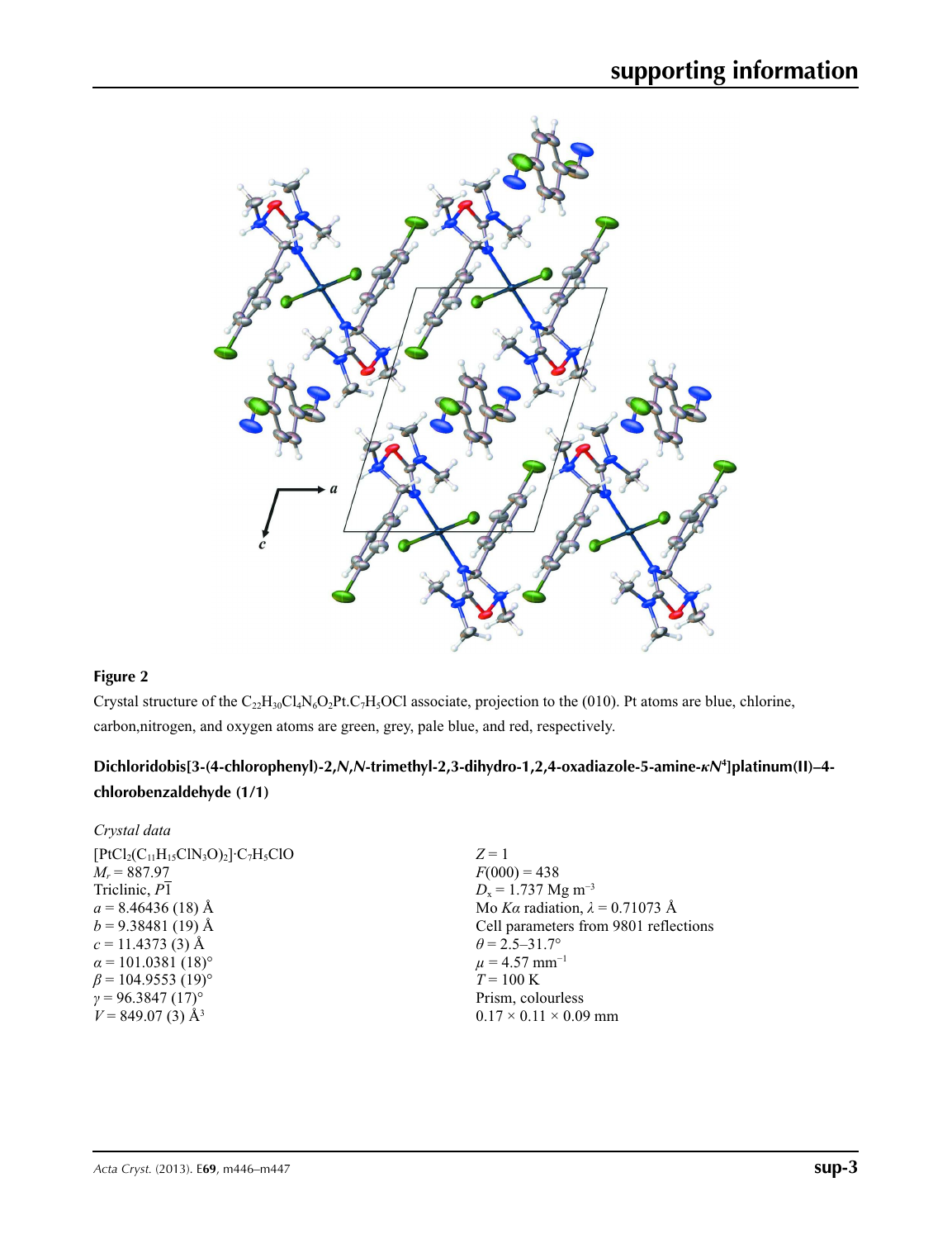*Data collection*

| <b>Agilent Xcalibur Eos</b>                            | $T_{\min} = 0.933$ , $T_{\max} = 1.000$                                 |
|--------------------------------------------------------|-------------------------------------------------------------------------|
| diffractometer                                         | 13908 measured reflections                                              |
| Radiation source: Enhance (Mo) X-ray Source            | 3892 independent reflections                                            |
| Graphite monochromator                                 | 3888 reflections with $I > 2\sigma(I)$                                  |
| Detector resolution: $16.2096$ pixels mm <sup>-1</sup> | $R_{\text{int}} = 0.036$                                                |
| $\omega$ scans                                         | $\theta_{\text{max}} = 27.5^{\circ}, \theta_{\text{min}} = 2.5^{\circ}$ |
| Absorption correction: multi-scan                      | $h = -10 \rightarrow 10$                                                |
| (DENZO/SCALEPACK; Otwinowski & Minor,                  | $k = -12 \rightarrow 12$                                                |
| 1997)                                                  | $l = -14 \rightarrow 14$                                                |
| Refinement                                             |                                                                         |
| Refinement on $F^2$                                    | Secondary atom site location: difference Fourier                        |
| Least-squares matrix: full                             | map                                                                     |
| $R[F^2 > 2\sigma(F^2)] = 0.022$                        | Hydrogen site location: inferred from                                   |
| $wR(F^2) = 0.054$                                      | neighbouring sites                                                      |
| $S = 1.06$                                             | H-atom parameters constrained                                           |
| 3892 reflections                                       | $w = 1/[\sigma^2(F_0^2) + (0.0326P)^2]$                                 |
| 211 parameters                                         | where $P = (F_0^2 + 2F_c^2)/3$                                          |
| 0 restraints                                           | $(\Delta/\sigma)_{\text{max}}$ < 0.001                                  |
| Primary atom site location: structure-invariant        | $\Delta\rho_{\rm max} = 1.63$ e Å <sup>-3</sup>                         |
| direct methods                                         | $\Delta \rho_{\rm min} = -1.21$ e Å <sup>-3</sup>                       |

## *Special details*

**Geometry**. All esds (except the esd in the dihedral angle between two l.s. planes) are estimated using the full covariance matrix. The cell esds are taken into account individually in the estimation of esds in distances, angles and torsion angles; correlations between esds in cell parameters are only used when they are defined by crystal symmetry. An approximate (isotropic) treatment of cell esds is used for estimating esds involving l.s. planes.

**Refinement**. Refinement of F^2^ against ALL reflections. The weighted R-factor wR and goodness of fit S are based on  $F^2$ <sup> $\wedge$ </sup>, conventional R-factors R are based on F, with F set to zero for negative F $^2$ <sup> $\wedge$ </sup>. The threshold expression of F $^2$  $\wedge$  >  $2$ sigma( $F^2$ <sup> $\land$ </sup>) is used only for calculating R-factors(gt) etc. and is not relevant to the choice of reflections for refinement. R-factors based on  $F^2$  are statistically about twice as large as those based on F, and R- factors based on ALL data will be even larger.

*Fractional atomic coordinates and isotropic or equivalent isotropic displacement parameters (Å2 )*

|                  | $\boldsymbol{x}$ | $\mathcal{Y}$ | z           | $U_{\rm iso}$ */ $U_{\rm eq}$ | Occ. (2) |
|------------------|------------------|---------------|-------------|-------------------------------|----------|
| Pt1              | 0.5000           | 0.5000        | 0.0000      | 0.01562(5)                    |          |
| O <sub>1</sub>   | 0.8747(3)        | 0.5755(3)     | 0.34126(19) | 0.0321(5)                     |          |
| N <sub>2</sub>   | 0.9212(3)        | 0.4486(3)     | 0.2650(2)   | 0.0290(6)                     |          |
| H2               | 0.9972           | 0.4786        | 0.2273      | $0.035*$                      |          |
| C <sub>3</sub>   | 0.7596(4)        | 0.3810(3)     | 0.1742(3)   | 0.0243(6)                     |          |
| H <sub>3</sub>   | 0.6936           | 0.3203        | 0.2112      | $0.029*$                      |          |
| N <sub>4</sub>   | 0.6856(3)        | 0.5130(3)     | 0.1552(2)   | 0.0209(5)                     |          |
| C <sub>5</sub>   | 0.7499(4)        | 0.6134(3)     | 0.2577(3)   | 0.0240(6)                     |          |
| N <sub>6</sub>   | 0.7135(3)        | 0.7450(3)     | 0.2956(2)   | 0.0281(6)                     |          |
| C7               | 0.5711(4)        | 0.8001(4)     | 0.2268(3)   | 0.0334(7)                     |          |
| H7A              | 0.6050           | 0.8552        | 0.1723      | $0.050*$                      |          |
| H7B              | 0.5293           | 0.8627        | 0.2843      | $0.050*$                      |          |
| H <sub>7</sub> C | 0.4856           | 0.7186        | 0.1788      | $0.050*$                      |          |
| C8               | 0.8131(5)        | 0.8425(4)     | 0.4142(3)   | 0.0451(10)                    |          |
| H8A              | 0.7642           | 0.8272        | 0.4788      | $0.068*$                      |          |
|                  |                  |               |             |                               |          |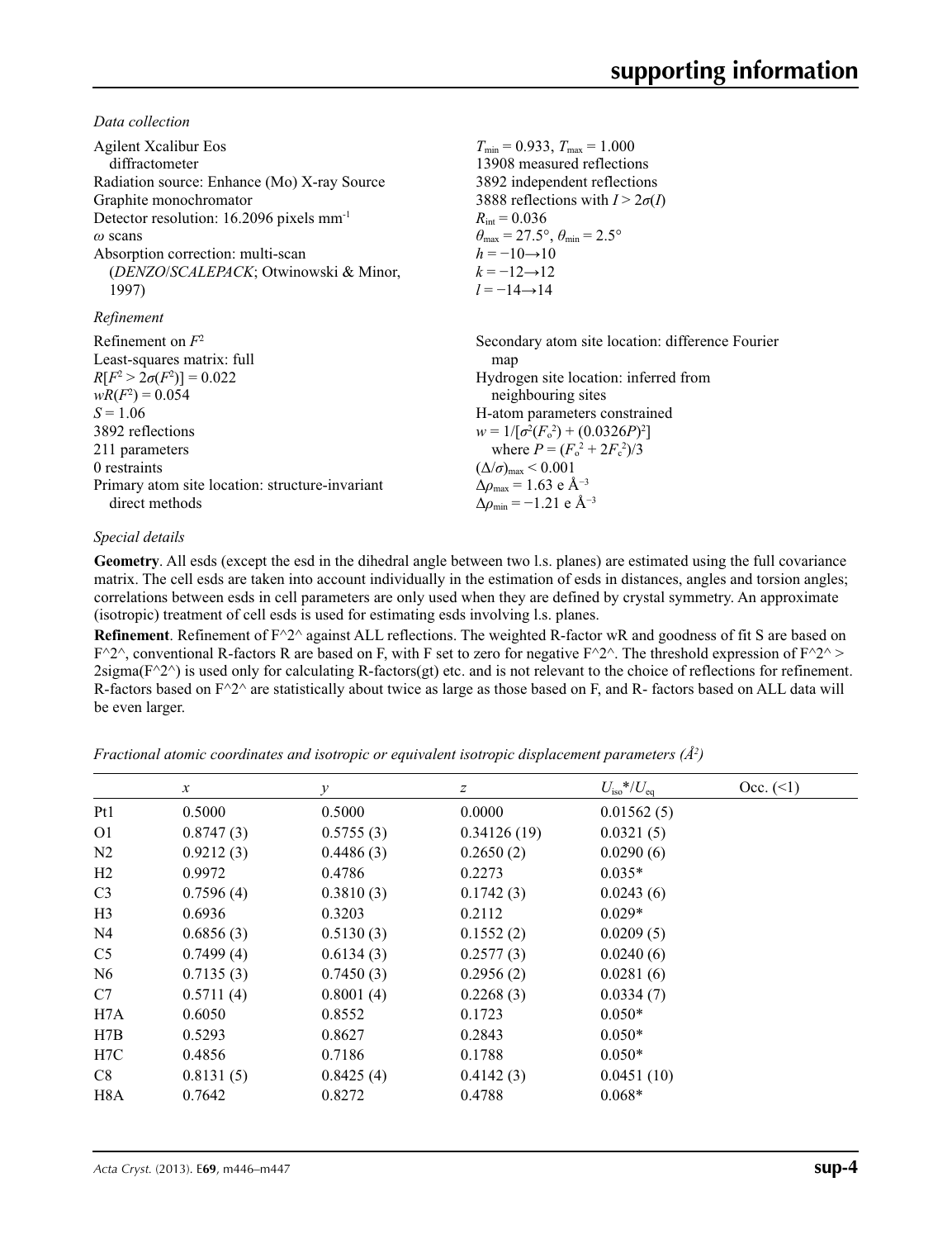| H8B              | 0.8163      | 0.9432      | 0.4077        | $0.068*$    |      |
|------------------|-------------|-------------|---------------|-------------|------|
| H8C              | 0.9239      | 0.8209      | 0.4338        | $0.068*$    |      |
| C9               | 0.9849(5)   | 0.3574(4)   | 0.3496(3)     | 0.0452(10)  |      |
| H9A              | 1.0813      | 0.4129      | 0.4134        | $0.068*$    |      |
| H9B              | 1.0142      | 0.2721      | 0.3045        | $0.068*$    |      |
| H <sub>9</sub> C | 0.9012      | 0.3272      | 0.3869        | $0.068*$    |      |
| C10              | 0.7869(4)   | 0.2884(3)   | 0.0606(3)     | 0.0230(6)   |      |
| C11              | 0.7575(5)   | 0.1367(4)   | 0.0400(3)     | 0.0342(7)   |      |
| H11              | 0.7156      | 0.0919      | 0.0941        | $0.041*$    |      |
| C12              | 0.7907(5)   | 0.0506(4)   | $-0.0617(3)$  | 0.0434(9)   |      |
| H12              | 0.7705      | $-0.0516$   | $-0.0765$     | $0.052*$    |      |
| C13              | 0.8532(5)   | 0.1191(4)   | $-0.1391(3)$  | 0.0365(8)   |      |
| C <sub>114</sub> | 0.89823(18) | 0.01398(12) | $-0.26699(9)$ | 0.0619(3)   |      |
| C15              | 0.8828(4)   | 0.2708(4)   | $-0.1219(3)$  | 0.0306(7)   |      |
| H15              | 0.9243      | 0.3150      | $-0.1764$     | $0.037*$    |      |
| C16              | 0.8483(4)   | 0.3547(3)   | $-0.0206(3)$  | 0.0257(6)   |      |
| H <sub>16</sub>  | 0.8667      | 0.4569      | $-0.0070$     | $0.031*$    |      |
| C117             | 0.34015(9)  | 0.32493(9)  | 0.05713(7)    | 0.03003(16) |      |
| C19              | 0.5885(5)   | 0.4816(5)   | 0.6159(4)     | 0.0510(11)  |      |
| H <sub>19</sub>  | 0.6474      | 0.4686      | 0.6927        | $0.061*$    |      |
| C <sub>20</sub>  | 0.5665(6)   | 0.3740(5)   | 0.5084(4)     | 0.0493(11)  |      |
| C18              | 0.4783(5)   | 0.3921(5)   | 0.3929(4)     | 0.0479(10)  |      |
| H <sub>18</sub>  | 0.4643      | 0.3190      | 0.3217        | $0.057*$    |      |
| Cl21             | 0.6390(5)   | 0.2036(3)   | 0.5142(4)     | 0.0640(9)   | 0.50 |
| C <sub>21</sub>  | 0.659(3)    | 0.2527(18)  | 0.522(2)      | 0.081(2)    | 0.50 |
| H21              | 0.7255      | 0.2501      | 0.6005        | $0.097*$    | 0.50 |
| O <sub>2</sub>   | 0.6509(12)  | 0.1563(8)   | 0.4337(7)     | 0.081(2)    | 0.50 |
|                  |             |             |               |             |      |

*Atomic displacement parameters (Å2 )*

|                | $U^{11}$   | $L^{22}$   | $U^{33}$   | $U^{12}$   | $U^{13}$      | $U^{23}$      |
|----------------|------------|------------|------------|------------|---------------|---------------|
| Pt1            | 0.01892(8) | 0.01346(8) | 0.01130(7) | 0.00185(5) | 0.00020(5)    | 0.00142(5)    |
| <b>O1</b>      | 0.0370(12) | 0.0334(13) | 0.0173(10) | 0.0180(10) | $-0.0050(9)$  | $-0.0037(9)$  |
| N2             | 0.0311(13) | 0.0305(15) | 0.0193(12) | 0.0135(11) | $-0.0004(10)$ | $-0.0033(10)$ |
| C <sub>3</sub> | 0.0280(14) | 0.0236(15) | 0.0188(13) | 0.0079(12) | 0.0013(11)    | 0.0045(11)    |
| N <sub>4</sub> | 0.0246(12) | 0.0176(12) | 0.0159(11) | 0.0040(9)  | $-0.0003(9)$  | 0.0011(9)     |
| C <sub>5</sub> | 0.0251(14) | 0.0276(16) | 0.0151(13) | 0.0071(12) | 0.0000(11)    | 0.0017(11)    |
| N <sub>6</sub> | 0.0340(14) | 0.0236(13) | 0.0170(11) | 0.0097(11) | $-0.0048(10)$ | $-0.0049(10)$ |
| C7             | 0.0394(18) | 0.0260(17) | 0.0250(15) | 0.0147(14) | $-0.0038(13)$ | $-0.0047(13)$ |
| C8             | 0.045(2)   | 0.040(2)   | 0.0297(17) | 0.0138(16) | $-0.0096(15)$ | $-0.0164(15)$ |
| C9             | 0.053(2)   | 0.048(2)   | 0.0264(17) | 0.0291(19) | $-0.0062(16)$ | 0.0022(16)    |
| C10            | 0.0247(14) | 0.0207(15) | 0.0178(13) | 0.0064(11) | $-0.0022(11)$ | 0.0006(11)    |
| C11            | 0.051(2)   | 0.0262(17) | 0.0257(15) | 0.0055(15) | 0.0084(15)    | 0.0094(13)    |
| C12            | 0.074(3)   | 0.0135(16) | 0.0358(18) | 0.0094(16) | 0.0061(18)    | 0.0007(14)    |
| C13            | 0.054(2)   | 0.0323(19) | 0.0212(15) | 0.0222(16) | 0.0059(15)    | $-0.0002(13)$ |
| C114           | 0.1140(10) | 0.0441(6)  | 0.0333(5)  | 0.0409(6)  | 0.0248(6)     | 0.0019(4)     |
| C15            | 0.0342(16) | 0.0305(17) | 0.0308(16) | 0.0112(13) | 0.0120(14)    | 0.0087(13)    |
| C16            | 0.0235(14) | 0.0187(15) | 0.0309(15) | 0.0017(11) | 0.0043(12)    | 0.0022(12)    |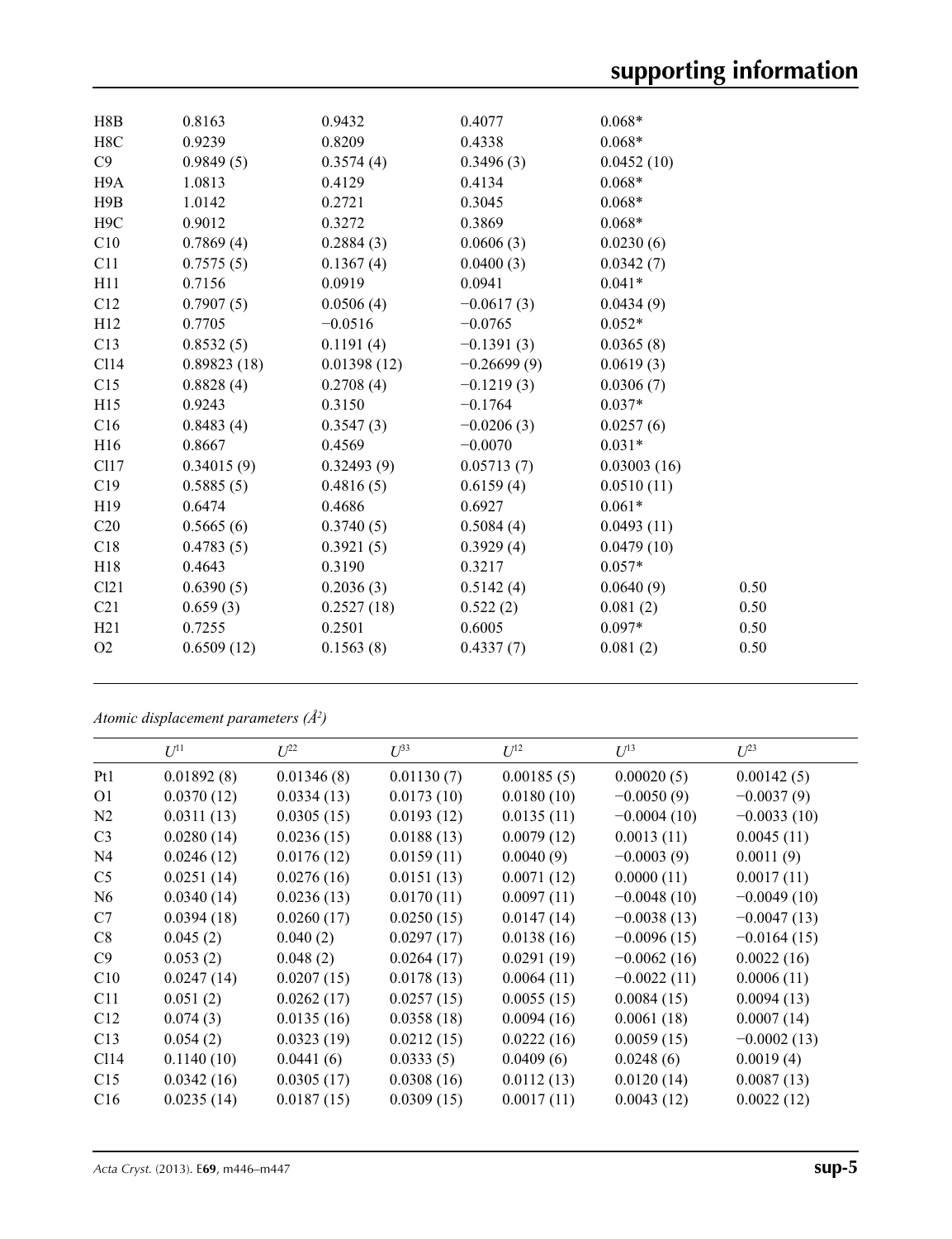# **supporting information**

| C <sub>117</sub> | 0.0284(4) | 0.0283(4) | 0.0350(4)  | 0.0005(3)  | 0.0072(3)  | 0.0162(3)  |
|------------------|-----------|-----------|------------|------------|------------|------------|
| C19              | 0.067(3)  | 0.069(3)  | 0.037(2)   | 0.037(2)   | 0.027(2)   | 0.028(2)   |
| C20              | 0.071(3)  | 0.058(3)  | 0.044(2)   | 0.042(2)   | 0.037(2)   | 0.028(2)   |
| C18              | 0.067(3)  | 0.058(3)  | 0.0366(19) | 0.031(2)   | 0.0315(19) | 0.0178(18) |
| C <sub>121</sub> | 0.100(2)  | 0.059(2)  | 0.0583(16) | 0.0507(19) | 0.0399(15) | 0.0301(19) |
| C <sub>21</sub>  | 0.145(7)  | 0.062(5)  | 0.059(4)   | 0.064(5)   | 0.043(4)   | 0.023(4)   |
| O <sub>2</sub>   | 0.145(7)  | 0.062(5)  | 0.059(4)   | 0.064(5)   | 0.043(4)   | 0.023(4)   |

*Geometric parameters (Å, º)*

| $Pt1 - N4$                       | 2.018(2)  | $C9 - H9B$          | 0.9600    |
|----------------------------------|-----------|---------------------|-----------|
| $Pt1 - N4$                       | 2.018(2)  | $C9 - H9C$          | 0.9600    |
| Pt1-Cl17                         | 2.3087(7) | $C10 - C11$         | 1.381(4)  |
| $Pt1 - Cl17$ <sup>i</sup>        | 2.3087(7) | $C10-C16$           | 1.385(4)  |
| $O1 - N2$                        | 1.490(3)  | $C11 - H11$         | 0.9300    |
| $O1-C5$                          | 1.360(3)  | $C11 - C12$         | 1.394(5)  |
| $N2-H2$                          | 0.9100    | $C12 - H12$         | 0.9300    |
| $N2-C3$                          | 1.474(4)  | $C12 - C13$         | 1.364(5)  |
| $N2-C9$                          | 1.452(4)  | $C13 - C114$        | 1.754(3)  |
| $C3-H3$                          | 0.9800    | $C13 - C15$         | 1.385(5)  |
| $C3-M4$                          | 1.476(4)  | $C15 - H15$         | 0.9300    |
| $C3 - C10$                       | 1.505(4)  | $C15 - C16$         | 1.387(4)  |
| $N4 - C5$                        | 1.301(4)  | $C16 - H16$         | 0.9300    |
| $C5 - N6$                        | 1.325(4)  | $C19 - H19$         | 0.9300    |
| $N6-C7$                          | 1.464(4)  | $C19 - C20$         | 1.389(6)  |
| $N6-C8$                          | 1.467(4)  | $C19 - C18$ ii      | 1.378(6)  |
| $C7 - H7A$                       | 0.9600    | $C20 - C18$         | 1.391(5)  |
| $C7 - H7B$                       | 0.9600    | $C20 - C121$        | 1.782(5)  |
| $C7 - H7C$                       | 0.9600    | $C20 - C21$         | 1.465(18) |
| $C8 - H8A$                       | 0.9600    | $C18 - C19$ ii      | 1.378(6)  |
| $C8 - H8B$                       | 0.9600    | $C18 - H18$         | 0.9300    |
| $C8 - H8C$                       | 0.9600    | $C21 - H21$         | 0.9300    |
| $C9 - H9A$                       | 0.9600    | $C21 - O2$          | 1.20(2)   |
|                                  |           |                     |           |
| $N4$ -Pt1- $N4$ <sup>i</sup>     | 180.0     | $N2$ – $C9$ – $H9A$ | 109.5     |
| $N4^i$ -Pt1-Cl17                 | 90.47(7)  | $N2$ – $C9$ – $H9B$ | 109.5     |
| $N4$ -Pt1-Cl17                   | 89.53 (7) | $N2$ –C9–H9C        | 109.5     |
| $N4^i$ -Pt1-Cl17 <sup>i</sup>    | 89.53 (7) | Н9А-С9-Н9В          | 109.5     |
| $N4$ -Pt1-Cl17 <sup>i</sup>      | 90.47(7)  | Н9А-С9-Н9С          | 109.5     |
| $Cl17 - Pt1 - Cl17$ <sup>i</sup> | 180.0     | Н9В-С9-Н9С          | 109.5     |
| $C5 - O1 - N2$                   | 103.2(2)  | $C11 - C10 - C3$    | 119.9(3)  |
| $O1 - N2 - H2$                   | 111.8     | $C11 - C10 - C16$   | 119.8(3)  |
| $C3 - N2 - O1$                   | 101.1(2)  | $C16 - C10 - C3$    | 120.2(3)  |
| $C3 - N2 - H2$                   | 111.8     | $C10 - C11 - H11$   | 119.9     |
| $C9 - N2 - O1$                   | 106.0(2)  | $C10-C11-C12$       | 120.1(3)  |
| $C9 - N2 - H2$                   | 111.8     | $C12 - C11 - H11$   | 119.9     |
| $C9 - N2 - C3$                   | 113.6(3)  | $C11 - C12 - H12$   | 120.6     |
| $N2-C3-H3$                       | 110.1     | $C13 - C12 - C11$   | 118.8(3)  |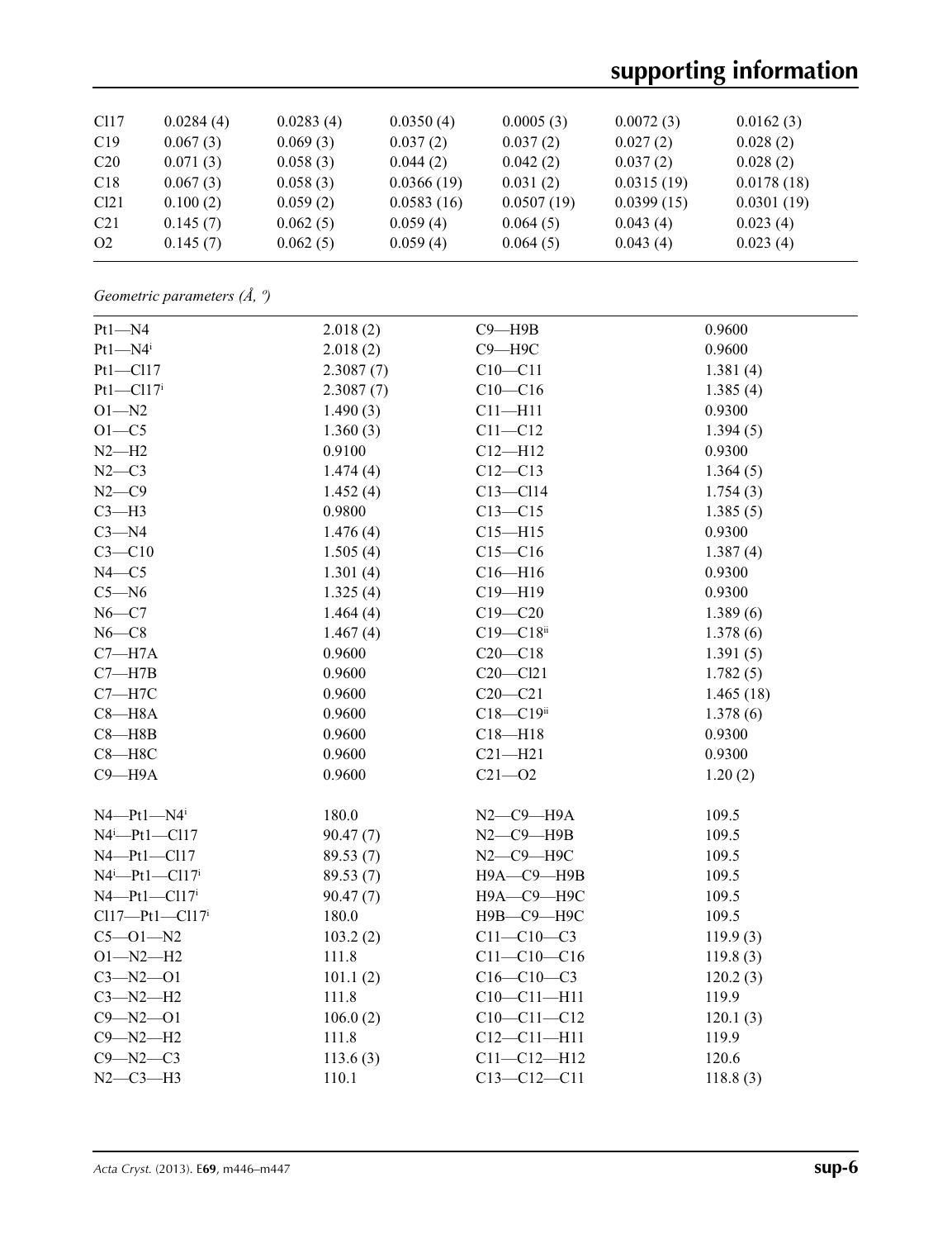| $N2 - C3 - N4$                   | 101.0(2)    | $C13 - C12 - H12$               | 120.6        |
|----------------------------------|-------------|---------------------------------|--------------|
| $N2 - C3 - C10$                  | 109.5(2)    | $C12-C13-C114$                  | 119.9(3)     |
| $N4-C3-H3$                       | 110.1       | $C12-C13-C15$                   | 122.6(3)     |
| $N4 - C3 - C10$                  | 115.5(2)    | $C15 - C13 - C114$              | 117.5(3)     |
| $C10-C3-H3$                      | 110.1       | $C13 - C15 - H15$               | 121.1        |
| $C3-M4-Pt1$                      | 119.50(17)  | $C13 - C15 - C16$               | 117.8(3)     |
| $C5-M4-Pt1$                      | 133.5(2)    | $C16-C15-H15$                   | 121.1        |
| $C5 - N4 - C3$                   | 106.5(2)    | $C10-C16-C15$                   | 120.9(3)     |
| $N4 - C5 - O1$                   | 114.1(3)    | $C10-C16-H16$                   | 119.6        |
| $N4$ — $C5$ — $N6$               | 131.3(3)    | $C15-C16-H16$                   | 119.6        |
| $N6 - C5 - O1$                   | 114.5(2)    | $C20-C19-H19$                   | 120.4        |
| $C5 - N6 - C7$                   | 123.4(2)    | $C18^{ii} - C19 - H19$          | 120.4        |
| $C5 - N6 - C8$                   | 120.6(3)    | $C18^{ii} - C19 - C20$          | 119.1(4)     |
| $C7 - N6 - C8$                   | 115.9(3)    | $C19 - C20 - C18$               | 121.0(4)     |
| $N6$ — $C7$ — $H7A$              | 109.5       | C19-C20-Cl21                    | 121.3(3)     |
| $N6$ – $C7$ – $H7B$              | 109.5       | $C19 - C20 - C21$               | 116.0(9)     |
| $N6$ — $C7$ — $H7C$              | 109.5       | C18-C20-Cl21                    | 117.5(4)     |
| $H7A - C7 - H7B$                 | 109.5       | $C18 - C20 - C21$               | 122.5(9)     |
| $H7A - C7 - H7C$                 | 109.5       | $C21 - C20 - C121$              | 11.6(10)     |
| $H7B-C7-H7C$                     | 109.5       | $C19^{ii} - C18 - C20$          | 119.9(4)     |
| $N6$ — $C8$ — $H8A$              | 109.5       | $C19^{\text{ii}} - C18 - H18$   | 120.1        |
| $N6 - C8 - H8B$                  | 109.5       | $C20-C18-H18$                   | 120.1        |
| N6-C8-H8C                        | 109.5       | $C20-C21-H21$                   | 119.7        |
| $H8A - C8 - H8B$                 | 109.5       | $O2 - C21 - C20$                | 120.5(17)    |
| Н8А-С8-Н8С                       | 109.5       | $O2 - C21 - H21$                | 119.7        |
| Н8В-С8-Н8С                       | 109.5       |                                 |              |
|                                  |             |                                 |              |
| $Pt1 - N4 - C5 - O1$             | 179.0(2)    | $C9 - N2 - C3 - C10$            | $-88.6(3)$   |
| $Pt1 - N4 - C5 - N6$             | 0.1(5)      | $C10-C3-M4-Pt1$                 | 41.0(3)      |
| $O1 - N2 - C3 - N4$              | 36.0(3)     | $C10-C3-M4-C5$                  | $-146.2(3)$  |
| $O1 - N2 - C3 - C10$             | 158.3(2)    | $C10-C11-C12-C13$               | 0.5(5)       |
| $O1 - C5 - N6 - C7$              | $-172.6(3)$ | $C11-C10-C16-C15$               | $-0.7(4)$    |
| $O1 - C5 - N6 - C8$              | 4.9(5)      | $C11-C12-C13-C114$              | 179.4(3)     |
| $N2 - 01 - C5 - N4$              | 16.2(3)     | $C11 - C12 - C13 - C15$         | $-1.1(6)$    |
| $N2 - 01 - C5 - N6$              | $-164.7(3)$ | $C12-C13-C15-C16$               | 0.7(5)       |
| $N2-C3-M4-Pt1$                   | 159.05(18)  | $C13-C15-C16-C10$               | 0.2(5)       |
| $N2-C3-M4-C5$                    | $-28.1(3)$  | $Cl14-C13-C15-C16$              | $-179.7(2)$  |
| $N2-C3-C10-C11$                  | 105.8(3)    | $C16-C10-C11-C12$               | 0.4(5)       |
| $N2-C3-C10-C16$                  | $-71.3(3)$  | $Cl17$ — $Pt1$ — $N4$ — $C3$    | 61.0(2)      |
| $C3 - N4 - C5 - O1$              | 7.6(3)      | $Cl17'$ -Pt1-N4-C3              | $-119.0(2)$  |
| $C3 - N4 - C5 - N6$              | $-171.3(3)$ | $Cl17^{i}$ -Pt1-N4-C5           | 70.5(3)      |
| $C3 - C10 - C11 - C12$           | $-176.7(3)$ | $Cl17$ — $Pt1$ — $N4$ — $C5$    | $-109.5(3)$  |
| $C3-C10-C16-C15$                 | 176.4(3)    | $C19-C20-C18-C19$ <sup>ii</sup> | 0.1(8)       |
| $N4$ <sup>i</sup> -Pt1- $N4$ -C3 | 15(24)      | $C19-C20-C21-02$                | $-178.3(15)$ |
| $N4$ <sup>i</sup> -Pt1- $N4$ -C5 | $-155(24)$  | $C18^{ii} - C19 - C20 - C18$    | $-0.1(7)$    |
| $N4 - C3 - C10 - C11$            | $-141.0(3)$ | $C18^{ii} - C19 - C20 - C121$   | $-176.3(4)$  |
| $N4-C3-C10-C16$                  | 41.9(4)     | $C18^{ii} - C19 - C20 - C21$    | 172.0(11)    |
| $N4 - C5 - N6 - C7$              | 6.3(6)      | $C18-C20-C21-02$                | $-6(3)$      |